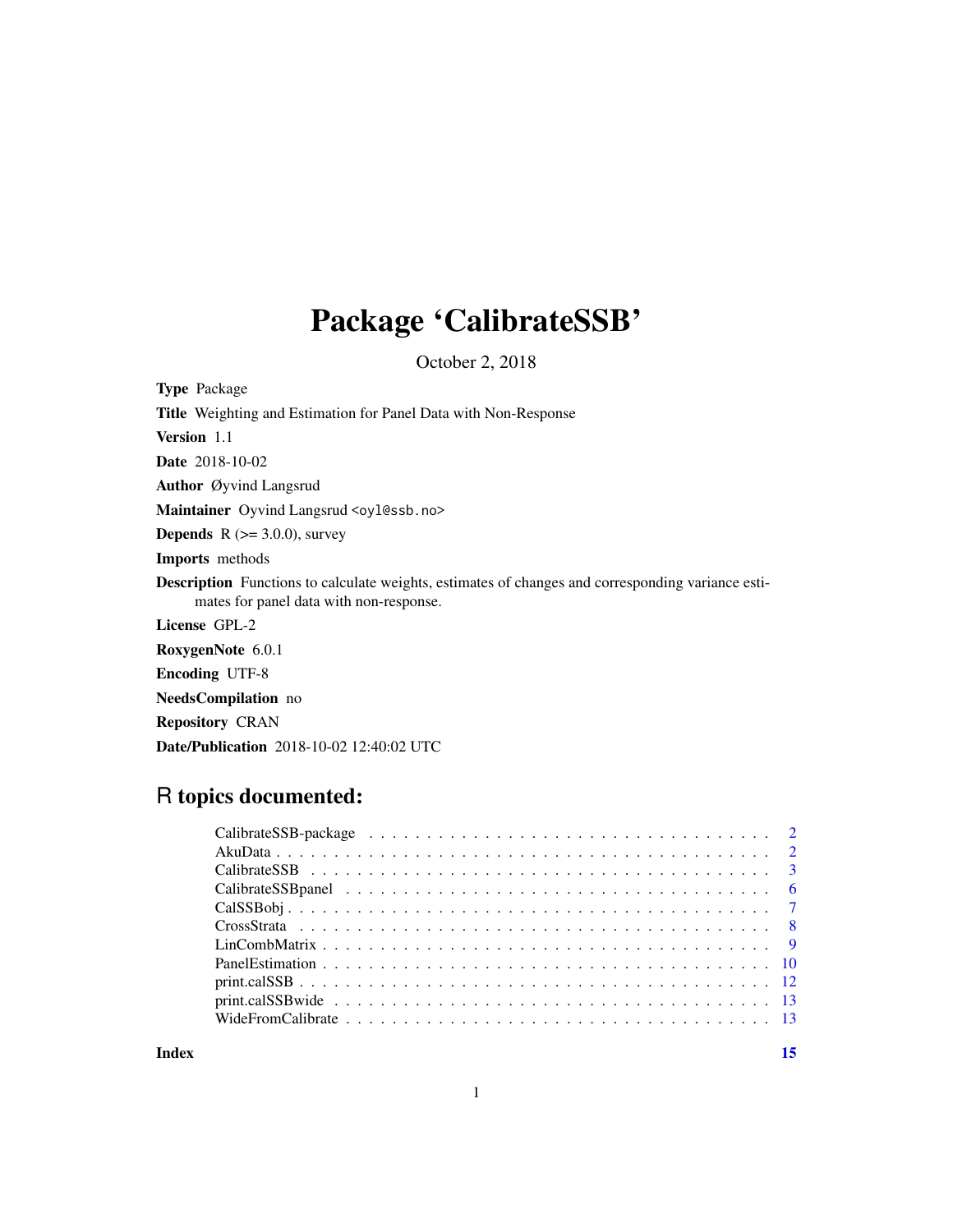<span id="page-1-0"></span>CalibrateSSB-package *Weighting and Estimation for Panel Data with Non-Response*

#### Description

CalibrateSSB is an R-package that handles repeated surveys with partially overlapping samples. Initially the samples are weighted by linear calibration using known or estimated population totals. A robust model based covariance matrix for all relevant estimated totals is calculated from the residuals according to the calibration model. Alternatively a design based covariance matrix is calculated in a very similar way. A cluster robust version is also possible. In the case of estimated populations totals the covariance matrix is adjusted by utilizing the theory of Särndal and Lundström (2005). Variances of linear combinations (changes and averages) and ratios are calculated from this covariance matrix. The linear combinations and ratios can involve variables within and/or between sample waves.

#### References

Langsrud, Ø (2016): "A variance estimation R-package for repeated surveys - useful for estimates of changes in quarterly and annual averages", *Romanian Statistical Review* nr. 2 / 2016, pp. 17- 28. CONFERENCE: *New Challenges for Statistical Software - The Use of R in Official Statistics*, Bucharest, Romania, 7-8 April.

Särndal, C.-E. and Lundström, S. (2005): *Estimation in Surveys with Nonresponse*, John Wiley and Sons, New York.

AkuData *Generate test data*

#### **Description**

Generate test data of eight quarters

#### Usage

AkuData(n)

#### Arguments

n Number of observations within each quarter.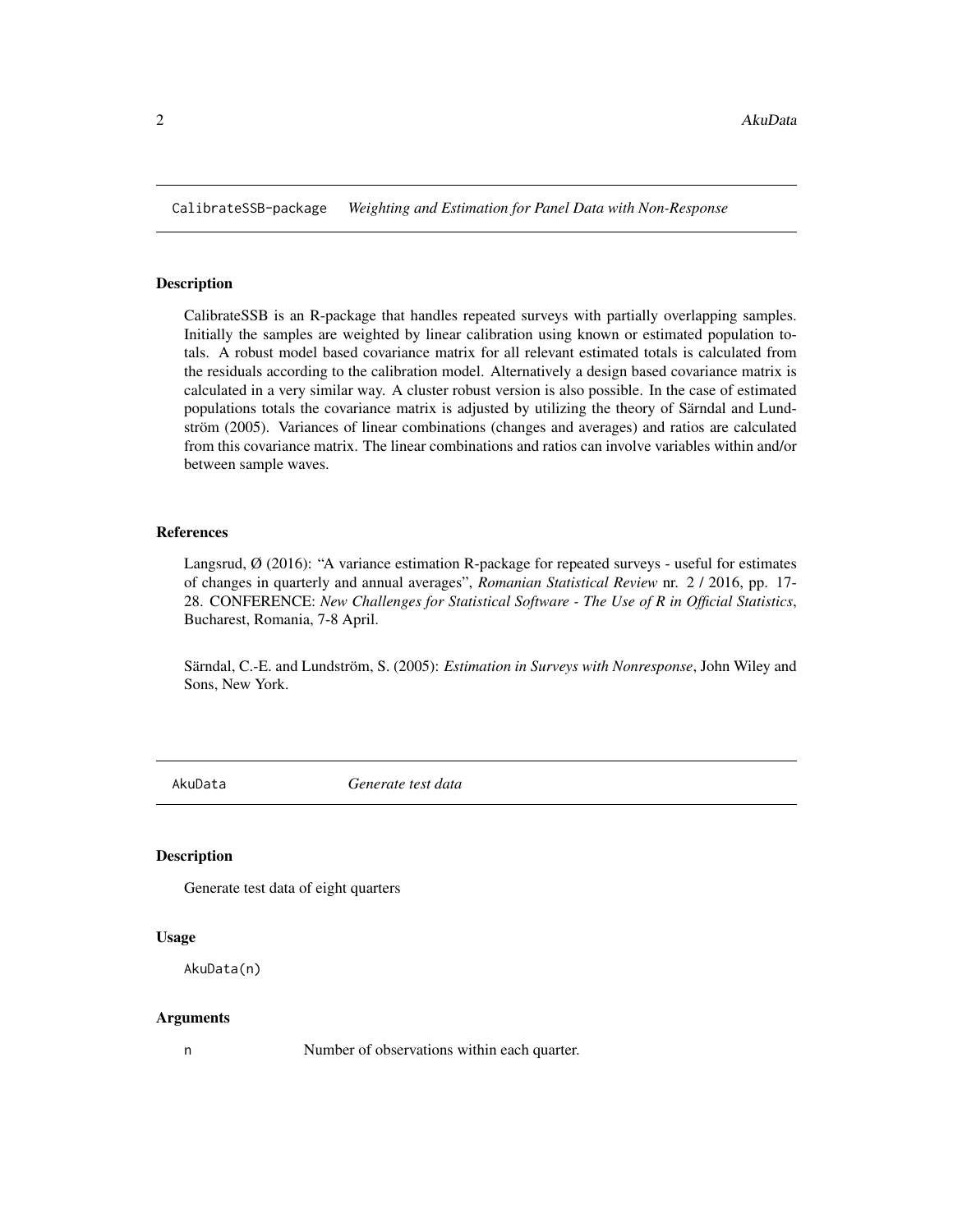#### <span id="page-2-0"></span>CalibrateSSB 3

#### Value

A data frame with the following variables:

| h i        | Sample unit identifier |
|------------|------------------------|
| year       | Year                   |
| q          | <b>Ouarter</b>         |
| month      | Month                  |
| R          | Response indicator     |
| age        | Age group              |
| sex        | Education group        |
| famid      | Family identifier      |
| unemployed | Unemployed             |
| workforce  | In workforce           |

#### Examples

```
# Generates data - two years
```
 $z = AkuData(3000) # 3000 in each quarter$ 

#### <span id="page-2-1"></span>CalibrateSSB *Calibration weighting and estimation*

#### Description

Compute weights by calibration and corresponding estimates, totals and residuals

#### Usage

```
CalibrateSSB(grossSample, calmodel = NULL, response = "R",
  popTotals = NULL, y = NULL, by = NULL, partition = NULL,
  lRegmodel = NULL, popData = NULL, samplingWeights = NULL,
  usePackage = "survey", bounds = c(-Inf, Inf), calfun = "linear",
  onlyTotals = FALSE, onlyw = FALSE, uselRegWeights = FALSE, ids = NULL,
  residOutput = TRUE, leverageOutput = FALSE, yOutput = TRUE,
  samplingWeightsOutput = FALSE, dropResid2 = TRUE, wGrossOutput = TRUE,
  wave = NULL, id = NULL, extra = NULL, allowNApopTotals = NULL,
  partitionPrint = NULL, ...)
```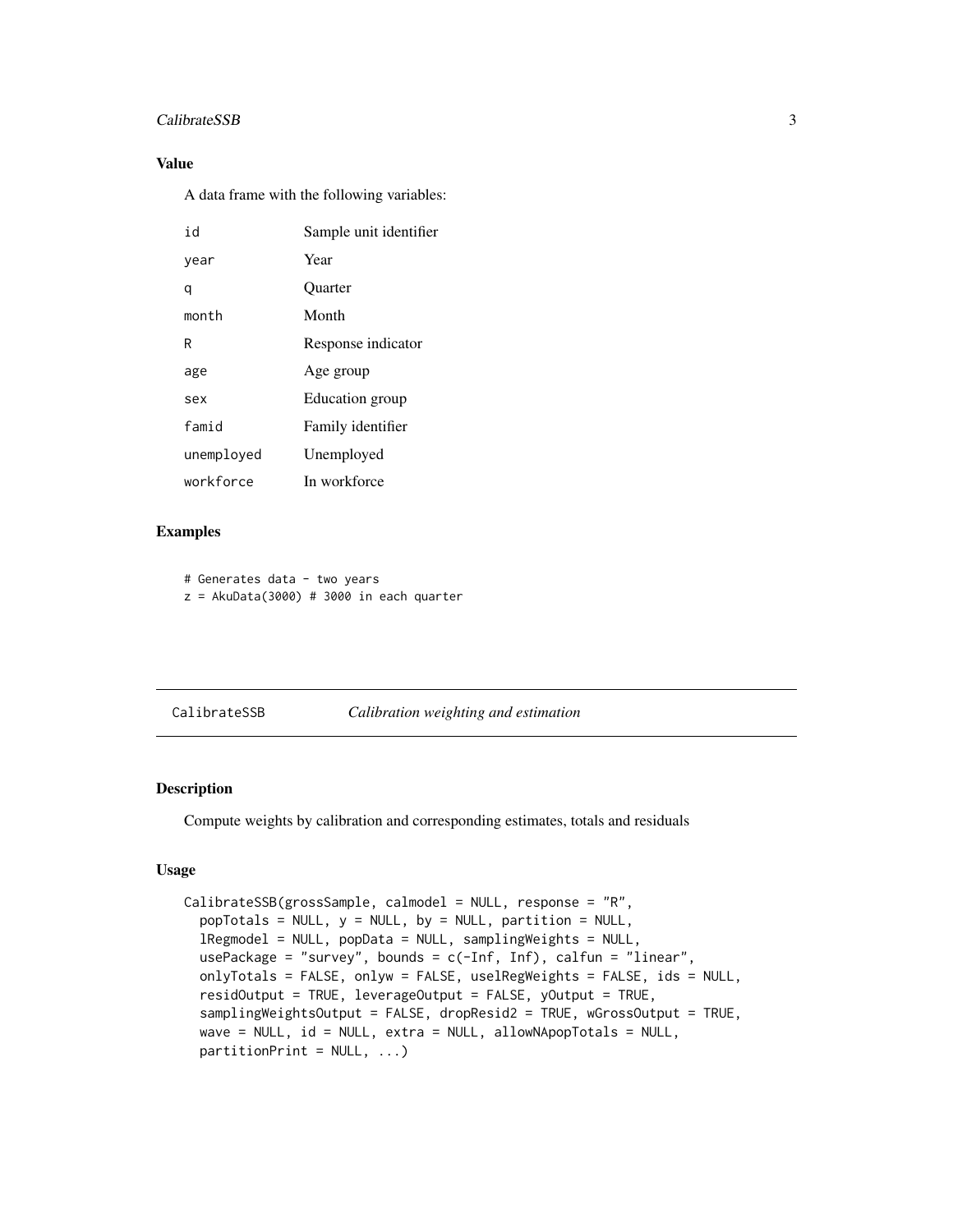### Arguments

| grossSample           | Data frame.                                                                                                                                                                                                          |
|-----------------------|----------------------------------------------------------------------------------------------------------------------------------------------------------------------------------------------------------------------|
| calmodel              | Formula defining the linear structure of the calibration model.                                                                                                                                                      |
| response              | Variable name of response indicator (net sample when 1).                                                                                                                                                             |
| popTotals             | Population totals (similar to population totals as output).                                                                                                                                                          |
| у                     | Names of variables of interest. Can be a list similar to "by" below.                                                                                                                                                 |
| by                    | Names of the variables that define the "estimation domains". If NULL (the de-<br>fault option) or NA estimates refer to the whole population. Use list for multiple<br>specifications (resulting in list as output). |
| partition             | Names of the variables that define the "calibration domains" for the model.<br>NULL (the default) implies no calibration domains.                                                                                    |
| <b>lRegmodel</b>      | Formula defining the linear structure of a logistic regression model.                                                                                                                                                |
| popData               | Data frame of population data.                                                                                                                                                                                       |
| samplingWeights       |                                                                                                                                                                                                                      |
|                       | Name of the variable with initial weights for the sampling units.                                                                                                                                                    |
| usePackage            | Specifying the package to be used: "survey" (the default), "ReGenesees" or<br>"none".                                                                                                                                |
| bounds                | Bounds for the calibration weights. When ReGenesees: Allowed range for the<br>ratios between calibrated and initial weights. The default is c(-Inf,Inf).                                                             |
| calfun                | The distance function for the calibration process; the default is 'linear'.                                                                                                                                          |
| onlyTotals            | When TRUE: Only population totals are returned.                                                                                                                                                                      |
| onlyw                 | When TRUE: Only the calibrated weights are returned.                                                                                                                                                                 |
| uselRegWeights        | When TRUE: Weighted logistic regression is performed as a first calibration<br>step.                                                                                                                                 |
| ids                   | Name of sampling unit identifier variable.                                                                                                                                                                           |
| residOutput           | Residuals in output when TRUE. FALSE is default.                                                                                                                                                                     |
|                       | leverageOutput Leverages in output when TRUE. FALSE is default.                                                                                                                                                      |
| yOutput               | y in output when TRUE. FALSE is default.                                                                                                                                                                             |
| samplingWeightsOutput |                                                                                                                                                                                                                      |
|                       | sampling Weights in output when TRUE. FALSE is default.                                                                                                                                                              |
| dropResid2            | When TRUE (default) and when no missing population totals - only one set of<br>residuals in output.                                                                                                                  |
| wGrossOutput          | wGross in output when TRUE (default) and when NA popTotals.                                                                                                                                                          |
| wave                  | Time or another repeat variable (to be included in output).                                                                                                                                                          |
| id                    | Identifier variable (to be included in output).                                                                                                                                                                      |
| extra                 | Variables for the extra dataset (to be included in output).                                                                                                                                                          |
| allowNApopTotals      |                                                                                                                                                                                                                      |
|                       | When TRUE missing population totals are allowed. Results in error when FALSE<br>and warning when NULL.                                                                                                               |
|                       | partitionPrint When TRUE partition progress is printed. Automatic decision when NULL<br>(about 1 min total computing time).                                                                                          |
|                       | Further arguments sent to underlying functions.                                                                                                                                                                      |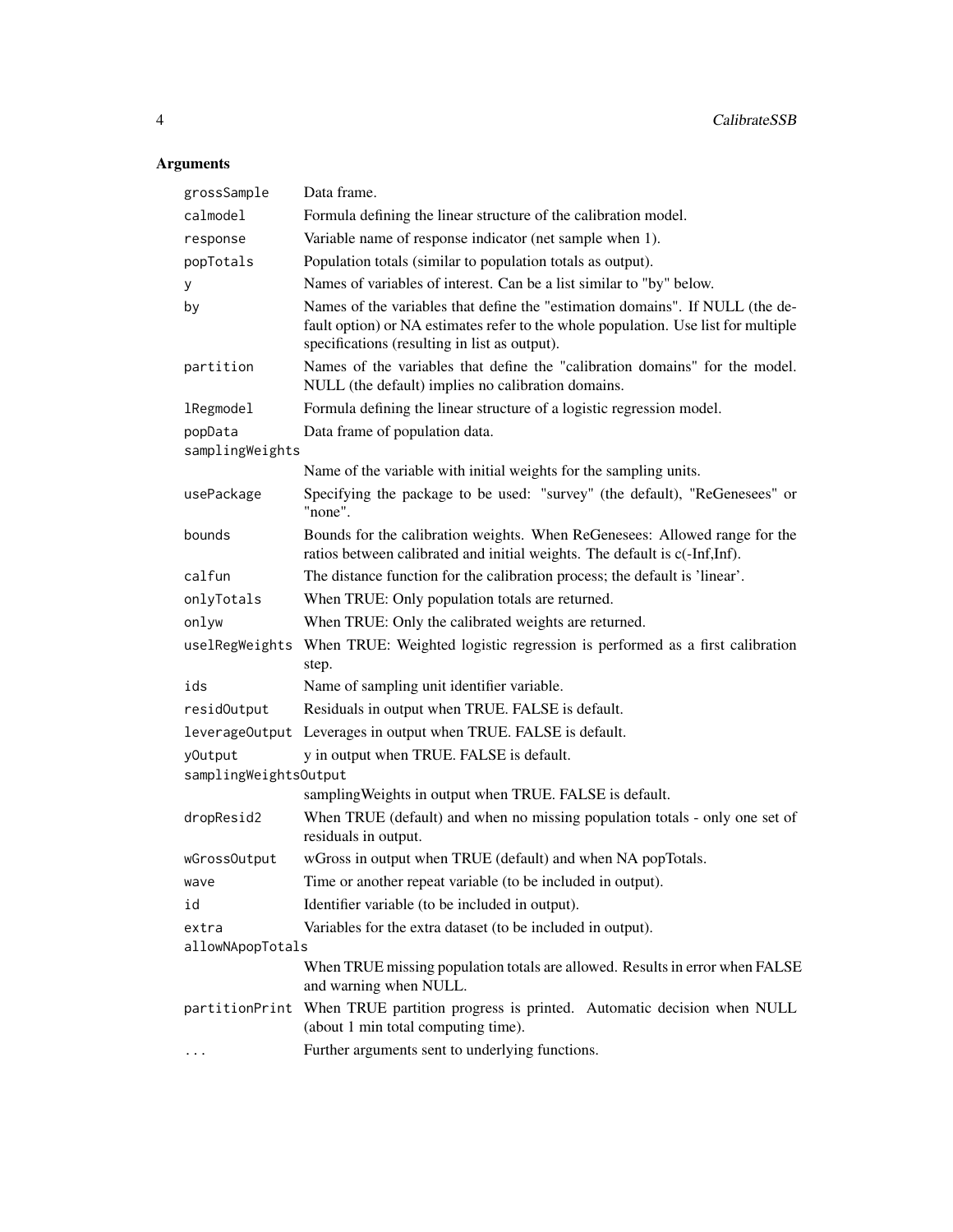#### <span id="page-4-0"></span>CalibrateSSB 5

#### Details

When popTotals as input is NULL, population totals are computed from popData (when available) or from grossSample. Some elements of popTotals may be missing (not allowed when using ReGenesees). When using "ReGenesees", both weiging and estimation are done by that package. When using "survey", only calibration weiging are done by that package. The parameters wave, id and extra have no effect on the computations, but result in extra elements in output (to be used by WideFromCalibrate() later).

#### Value

Unless onlyTotals or onlyw is TRUE, the output is an object of class calSSB. That is, a list with elements:

| popTotals       | Population totals.                                                |
|-----------------|-------------------------------------------------------------------|
| W               | The calibrated weights.                                           |
| wGross          | Calibrated gross sample weights when NA popTotals.                |
| estTM           | Estimates (with standard error).                                  |
| resids          | Residuals, reduced model when NA popTotals.                       |
| resids2         | Residuals, full model.                                            |
| leverages       | Diagonal elements of hat-matrix, reduced model when NA popTotals. |
| leverages2      | Diagonal elements of hat-matrix, full model.                      |
| У               | as input                                                          |
| samplingWeights |                                                                   |
|                 | as input                                                          |
| wave            | as input or via CrossStrata                                       |
| id              | as input                                                          |
| extra           | as input                                                          |

#### See Also

[CalSSBobj](#page-6-1), [WideFromCalibrate](#page-12-1), [PanelEstimation](#page-9-1), [CalibrateSSBpanel](#page-5-1).

```
# Generates data - two years
z <- AkuData(3000) # 3000 in each quarter
zPop <- AkuData(10000)[,1:7]
# Calibration using "survey"
a \leftarrow CalibrateSSB(z, calmodel = "~ sex*age",
                 partition = c("year","q"), # calibrate within quarter
                 popData = zPop, y = c("unemployed","workforce"),
                 by = c("year", "q")) # Estimate within quarter
head(a$w) # calibrated weights
a$estTM # estimates
```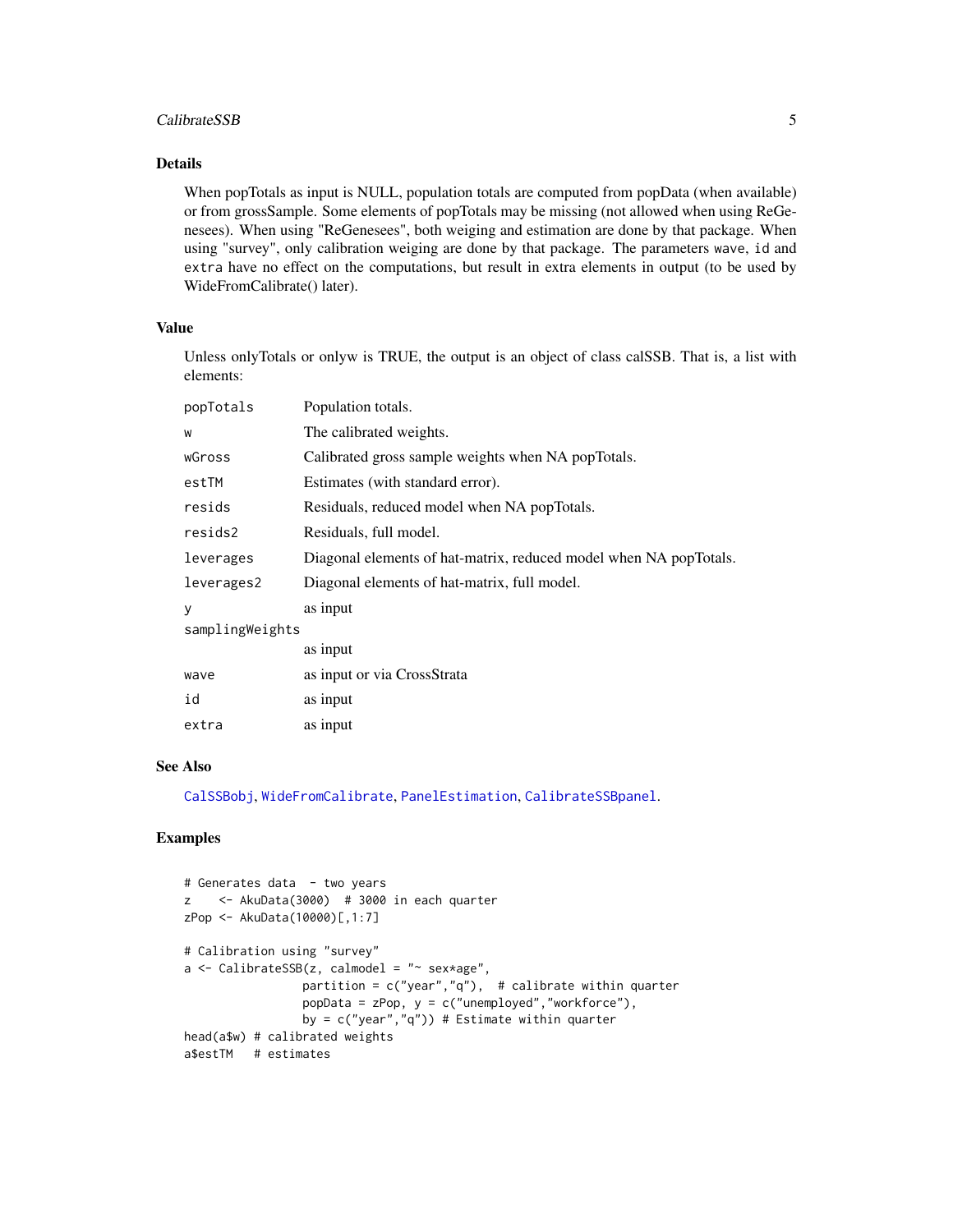```
a$popTotals # popTotals used as input below
# Calibration, no package, popTotals as input
b <- CalibrateSSB(z, popTotals=a$popTotals, calmodel="~ sex*age",
     partition = c("year", "q"), usePackage = "none", y = c("unemployed", "workerforce"))max(abs(a$w-b$w)) # Same weights as above
print(a)
print(b)
```
<span id="page-5-1"></span>CalibrateSSBpanel *Calibration weighting and variance estimation for panel data*

#### Description

Calibration weighting and variance estimation for panel data

#### Usage

```
CalibrateSSBpanel(...)
```
#### Arguments

... Input to CalibrateSSB() and PanelEstimation()

#### Value

Output from PanelEstimation()

#### See Also

[CalibrateSSB](#page-2-1), [PanelEstimation](#page-9-1).

```
z = AkuData(3000) # 3000 in each quarter
zPop = AkuData(10000)[,1:7]lc = rbind(LagDiff(8,4), PeriodDiff(8,4))
rownames(lc) = c("diffQ1","diffQ2","diffQ3","diffQ4","diffYearMean")
CalibrateSSBpanel(grossSample=z,calmodel="~ sex*age", partition=c("year","q"),popData=zPop,
       y=c("unemployed","workforce"),id="id",wave=c("year","q"),
       numerator="unemployed",linComb=lc)
```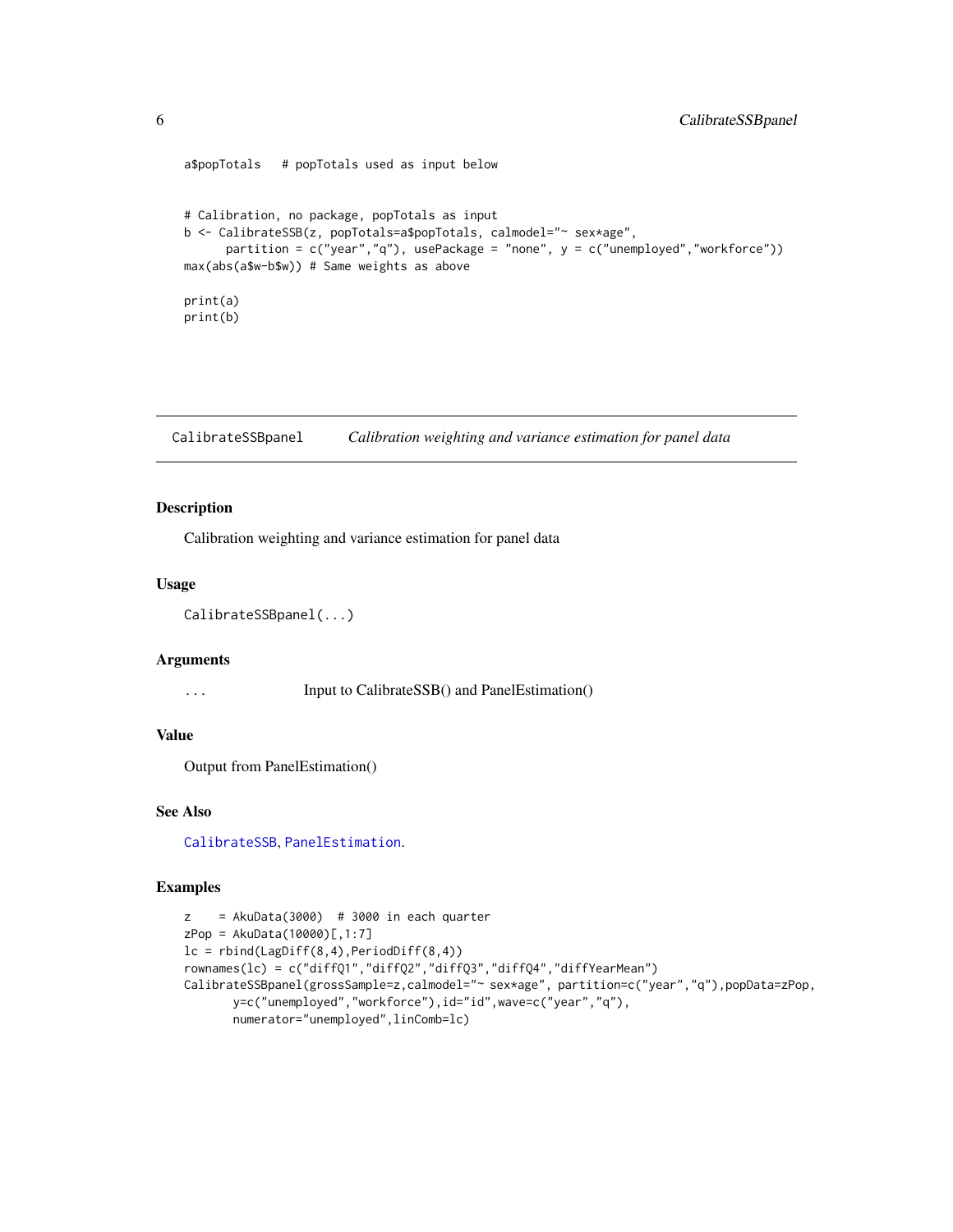<span id="page-6-1"></span><span id="page-6-0"></span>

#### Description

The elements of the CalSSB object are taken directly from the input parameters.

#### Usage

```
CalSSBobj(x = NULL, y = NULL, w = NULL, wGross = NULL, residue) = NULL,resids2 = NULL, leverages = NULL, leverages2 = NULL,
  samplingWeights = NULL, extra = NULL, id = NULL, wave = NULL)
```
#### Arguments

| x               | NULL or an existing calSSB object |
|-----------------|-----------------------------------|
| у               | у                                 |
| W               | W                                 |
| wGross          | wGross                            |
| resids          | resids                            |
| resids2         | resids2                           |
| leverages       | leverages                         |
| leverages2      | leverages2                        |
| samplingWeights |                                   |
|                 | sampling Weights                  |
| extra           | extra                             |
| id              | id                                |
| wave            | wave                              |

#### Value

A CalSSB object. That is, an object of the type retuned by [CalibrateSSB](#page-2-1).

#### See Also

[CalibrateSSB](#page-2-1), [WideFromCalibrate](#page-12-1), [PanelEstimation](#page-9-1).

```
#' # Generates data - two years
z \le - AkuData(3000) # 3000 in each quarter
zPop <- AkuData(10000)[, 1:7]
# Create a CalSSB object by CalibrateSSB
b \leq CalibrateSSB(z, calmodel = "\sim sex*age", partition = c("year", "q"), popData = zPop,
```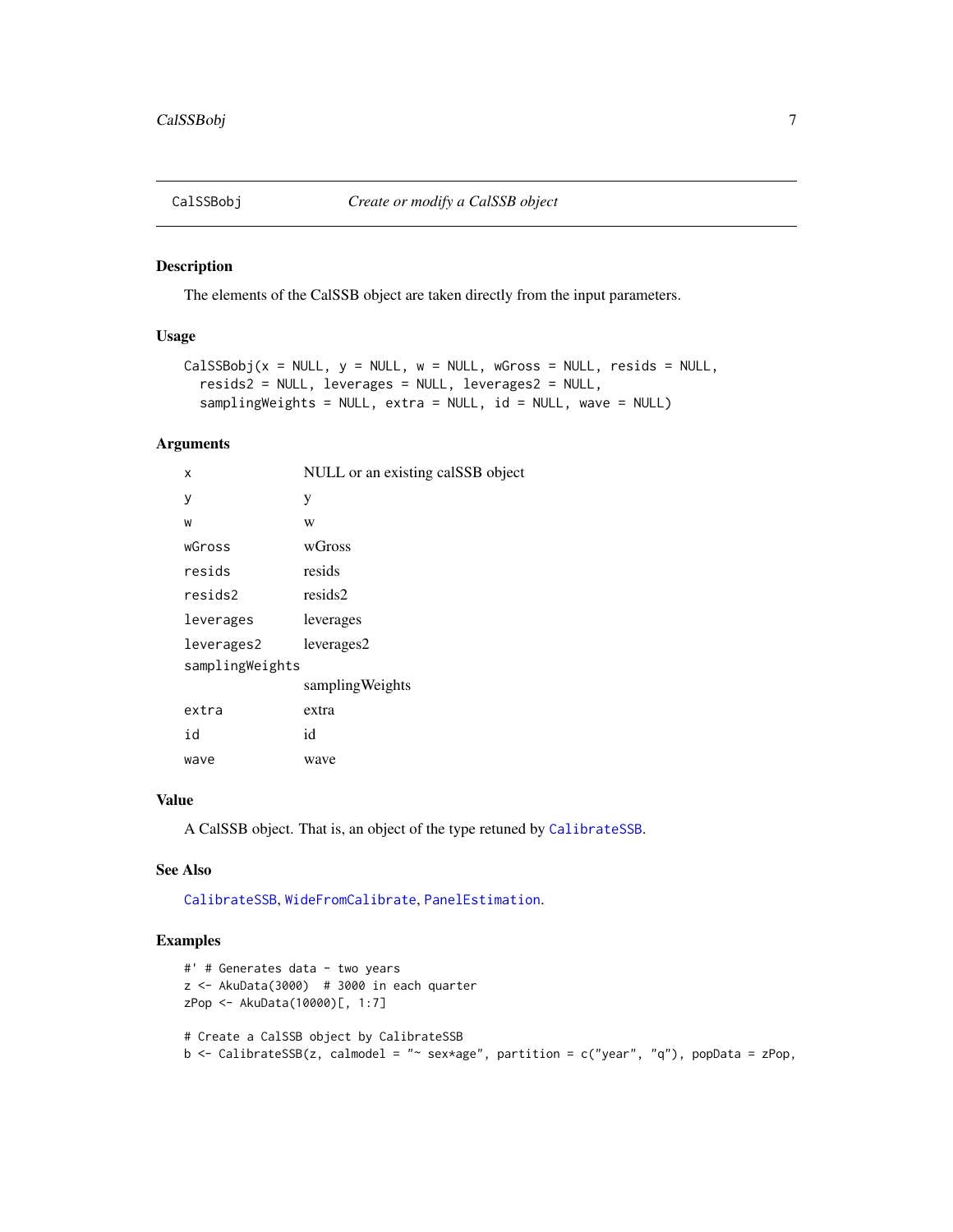```
y = c("unemployed", "workforce"))
# Modify the CalSSB object
a \leq CalSSBobj(b, w = 10*b$w, wave = CrossStrata(z[, c("year", "q")]), id = z$id)
# Use the CalSSB object as input ...
PanelEstimation(WideFromCalibrate(a), "unemployed", linComb = PeriodDiff(8, 4))
# Create CalSSB object without x as input
CalSSBobj(y = b$y, w = 10*b$w, resids = b$resids, wave = CrossStrata(z[, c("year", "q")]),
          id = z$id)
```
CrossStrata *Crossing several factor variables*

#### Description

Create new factor variable by crossing levels in several variables

#### Usage

```
CrossStrata(by, sep = "-", returnb = FALSE, asNumeric = FALSE,
 by Extra = NULL)
```
#### Arguments

| by        | Dataframe or matrix with several variables                                               |
|-----------|------------------------------------------------------------------------------------------|
| sep       | Used to create new level names                                                           |
| returnb   | When TRUE an overview of original variabels according to new levels are also<br>retuned. |
| asNumeric | When TRUE the new variable is numeric.                                                   |
| byExtra   | Contains the same variables as by and represents another data set.                       |

#### Value

| a            | The new variable                                       |
|--------------|--------------------------------------------------------|
| aExtra       | New variable according to by Extra                     |
| <sub>b</sub> | Overview of original variabels according to new levels |

#### Examples

CrossStrata(cbind(factor(rep(1:3,2)),c('A',rep('B',5)) ))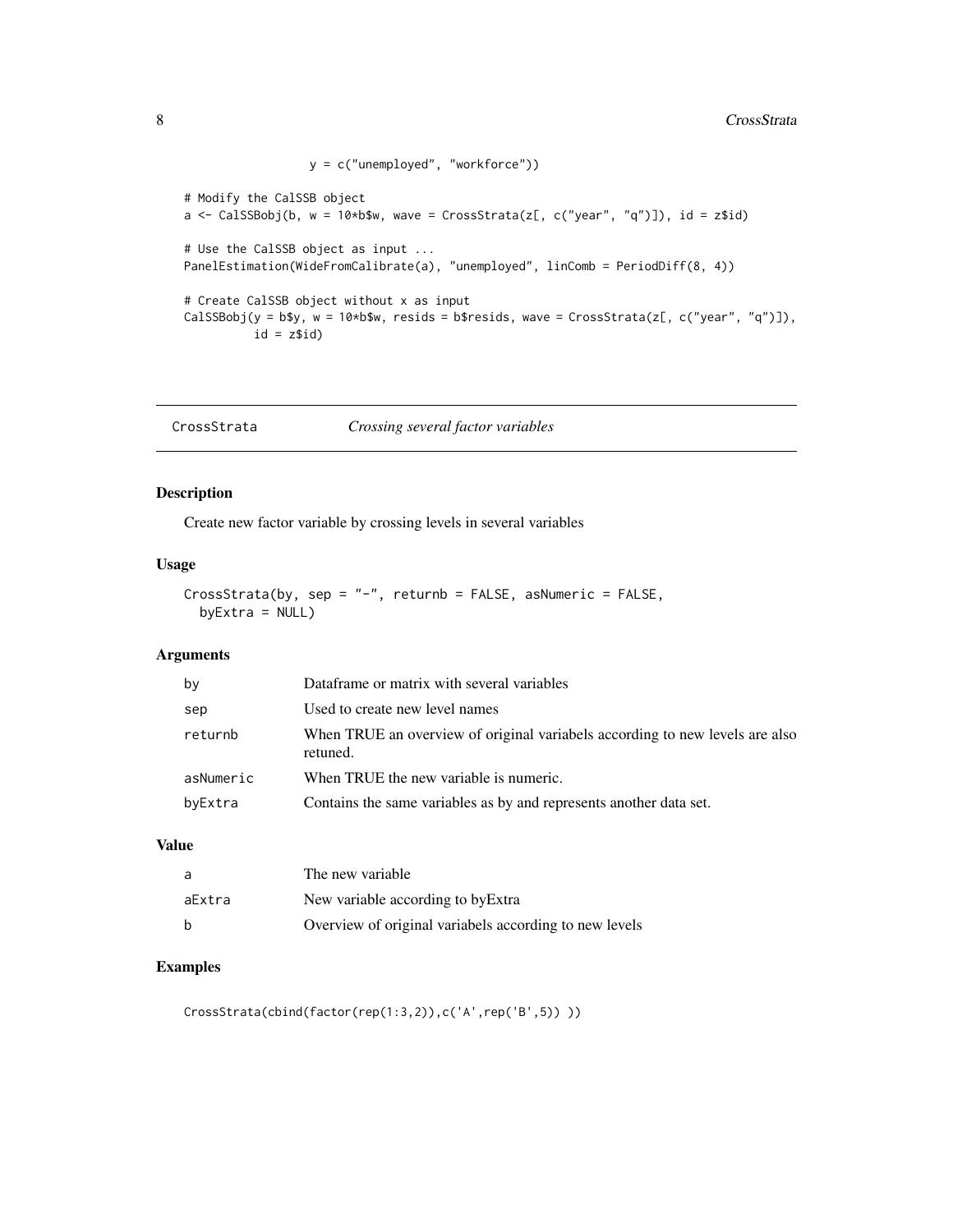<span id="page-8-0"></span>

#### Description

Create matrices for changes (LagDiff), means (Period) and mean changes (PeriodDiff).

#### Usage

```
LinCombMatrix(n, period = NULL, lag = NULL, k = 0, takeMean = TRUE,removerows = TRUE, overlap = FALSE)
LagDiff(n, lag = 1, removerows = TRUE)
Period(n, period = 1, k = 0, takeMean = TRUE, removerows = TRUE,
 overlap = FALSE)
PeriodDiff(n, period = 1, lag = period, k = 0, takeMean = TRUE,
  removerows = TRUE, overlap = FALSE)
```
#### Arguments

| n          | Number of variables                              |
|------------|--------------------------------------------------|
| period     | Number of variables involved in each period      |
| lag        | Lag used for difference calculation              |
| k          | Shift the start of each period                   |
| takeMean   | Calculate mean over each period (sum when FALSE) |
| removerows | Revove incomplete rows                           |
| overlap    | Overlap between periods (moving averages)        |

#### Value

Linear combination matrix

#### Note

It can be useful to add row names to the resulting matrix before further use.

#### Examples

# We assume two years of four quarters (n=8) # Quarter to quarter differences LagDiff(8)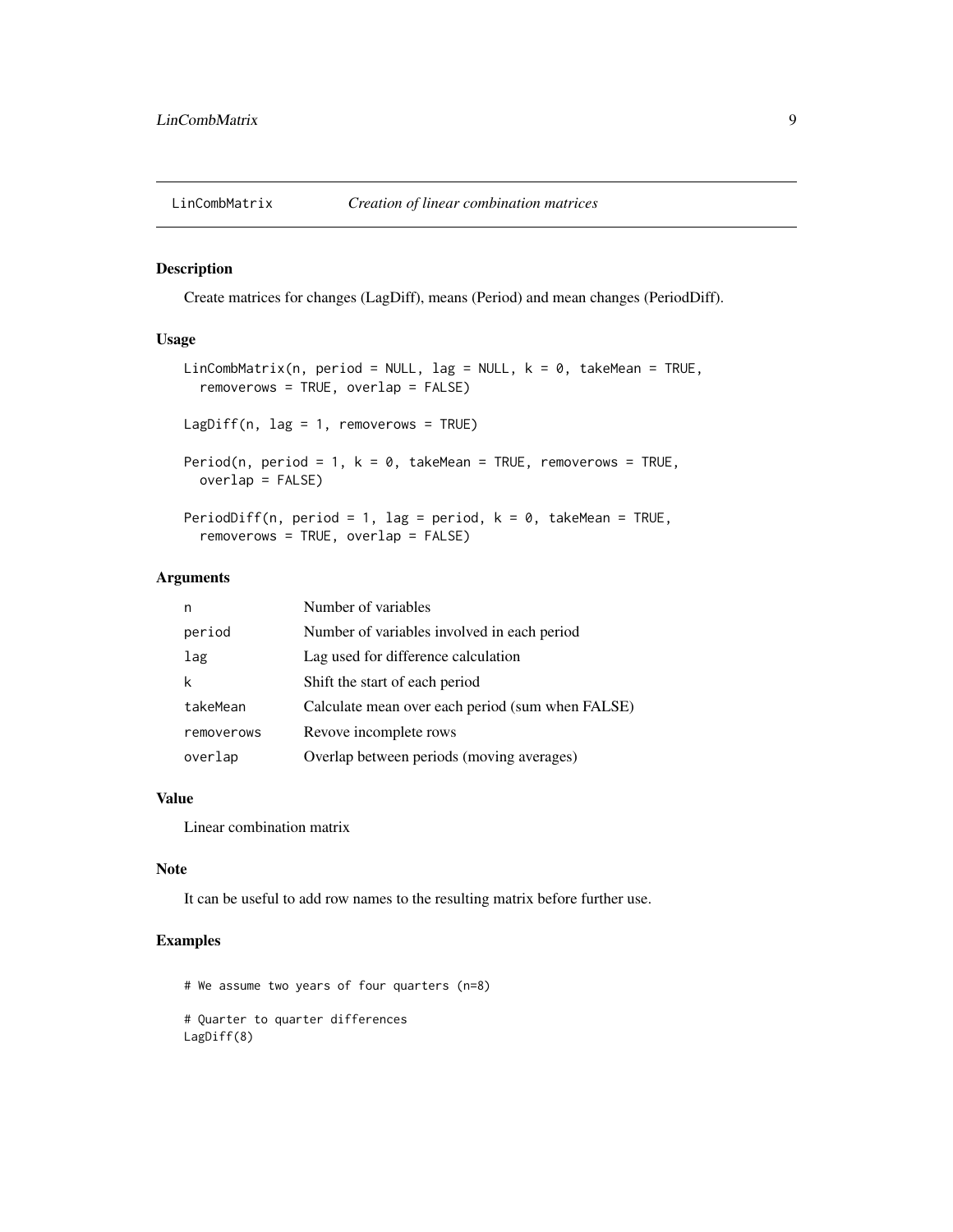```
# Changes from same quarter last year
LagDiff(8,4)
# Yearly averages
Period(8,4)
# Moving yearly averages
Period(8,4,overlap=TRUE)
# Difference between yearly averages
PeriodDiff(8,4) # Also try n=16 with overlap=TRUE/FALSE
# Combine two variants and add row names
lc = rbind(LagDiff(8,4),PeriodDiff(8,4))rownames(lc) = c("diffQ1","diffQ2","diffQ3","diffQ4","diffYearMean")
lc
```
<span id="page-9-1"></span>PanelEstimation *Variance estimation for panel data*

#### Description

Variance estimation of linear combinations of totals and ratios based on output from wideFromCalibrate

#### Usage

```
PanelEstimation(x, numerator, denominator = NULL, linComb = matrix(0, 0, n),
  linComb0 = NULL, estType = "robustModel", leveragePower = 1/2,
 group = NULL, returnCov = FALSE, usewGross = TRUE)
```
#### Arguments

| X             | Output from wideFromCalibrate.                                                                                                   |
|---------------|----------------------------------------------------------------------------------------------------------------------------------|
| numerator     | y variable name or number.                                                                                                       |
| denominator   | y variable name or number.                                                                                                       |
| linComb       | Matrix defining linear combinations of waves.                                                                                    |
| linComb0      | Linear combination matrix to be used prior to ratio calculations.                                                                |
| estType       | Estimation type: "robustModel" (default), "ssbAKU", "robustModelww", "ro-<br>bustModelGroup" or "robustModelGroupww" (see below) |
| leveragePower | Power used when adjusting residuals using leverages.                                                                             |
| group         | Extra variable name or number for cluster robust estimation.                                                                     |
| returnCov     | Return covariance matrices instead of variance vectors.                                                                          |
| usewGross     | Use wGross (if avaliable) instead of design weights to adjust covariance matrix<br>in the case of NA popTotals                   |

<span id="page-9-0"></span>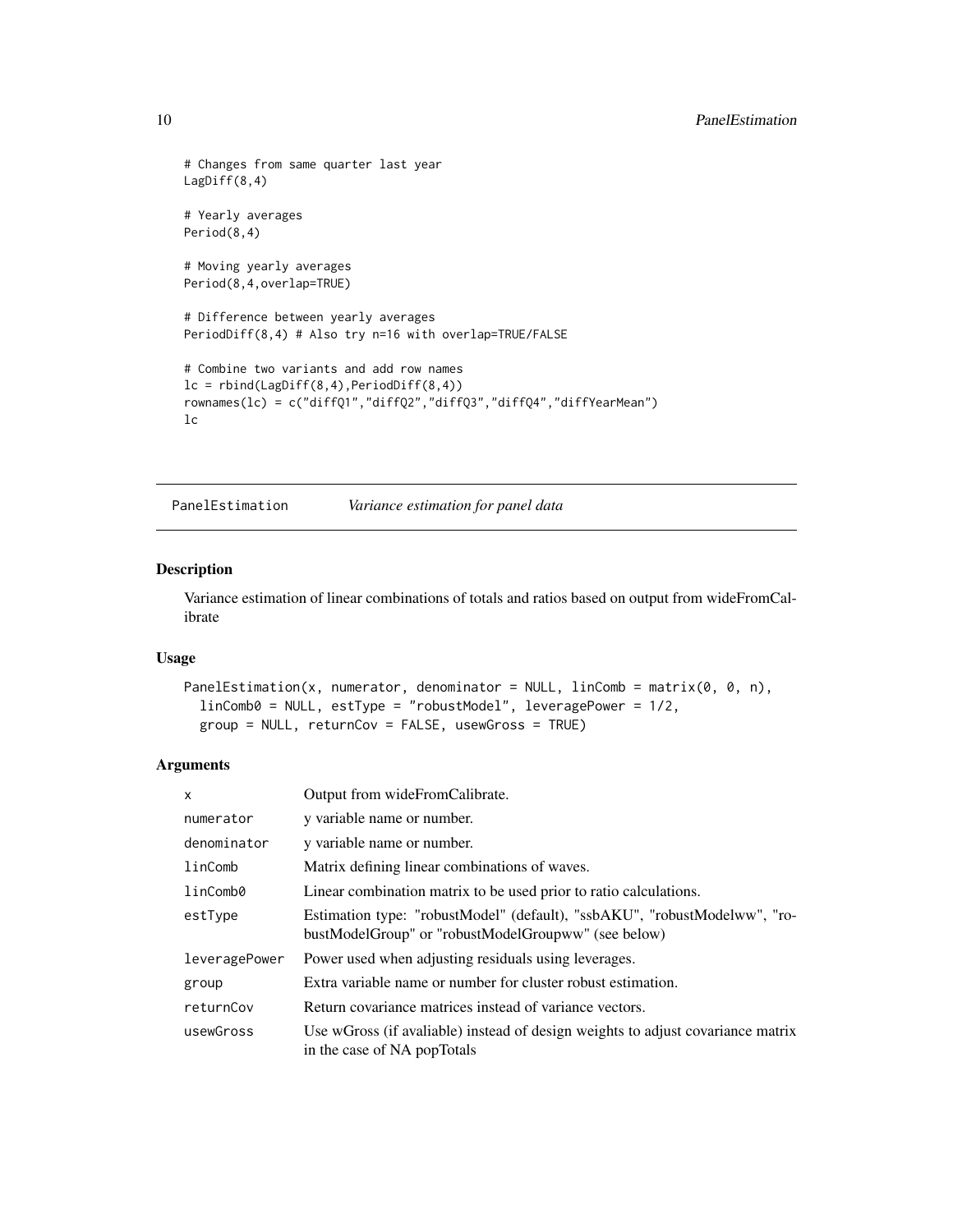#### <span id="page-10-0"></span>PanelEstimation 11

#### Details

When denominator=NULL, only estimates for a single y-variable (numerator) are calculated. When denominator is specified, estimates for numerator, denominator and ratio are calculated. The default estimation type parameter, "robustModel", is equation (12) in paper. "ssbAKU" is (16), "robust-Modelww" is (9) and "robustModelGroup" and "robustModelGroupww" are cluster robust variants based on  $(w-1)^2$  and  $w^2$ .

#### Value

| wTot         | Sum of weights                               |
|--------------|----------------------------------------------|
| estimates    | Ordinary estimates                           |
| linCombs     | Estimates of linear combinations             |
| varEstimates | Variance of estimates                        |
| varLinCombs  | Variance of estimates of linear combinations |
|              |                                              |

When denominator is specified the above output refer to ratios. Then, similar output for numerator and denominator are also included.

#### See Also

[CalibrateSSB](#page-2-1), [CalSSBobj](#page-6-1), [WideFromCalibrate](#page-12-1), [CalibrateSSBpanel](#page-5-1).

```
# Generates data - two years
z = AkuData(3000) # 3000 in each quarter
zPop = AkuData(10000)[,1:7]
# Calibration and "WideFromCalibrate"
b = CalibrateSSB(z,calmodel="~ sex*age", partition=c("year","q"),
        popData=zPop, y=c("unemployed","workforce"))
bWide = WideFromCalibrate(b,CrossStrata(z[,c("year","q")]),z$id)
# Define linear combination matrix
lc = rbind(LagDiff(8,4),PeriodDiff(8,4))rownames(lc) = c("diffQ1","diffQ2","diffQ3","diffQ4","diffYearMean")
colnames(lc) = colnames(head(bWide$y[[1]]))
lc
# Unemployed: Totals and linear combinations
d1=PanelEstimation(bWide,"unemployed",linComb=lc) #
# Table of output
cbind(tot=d1$estimates,se=sqrt(d1$varEstimates))
cbind(tot=d1$linCombs,se=sqrt(d1$varLinCombs))
# Ratio: Totals and linear combinations
d=PanelEstimation(bWide,numerator="unemployed",denominator="workforce",linComb=lc)
cbind(tot=d$estimates,se=sqrt(d$varEstimates))
```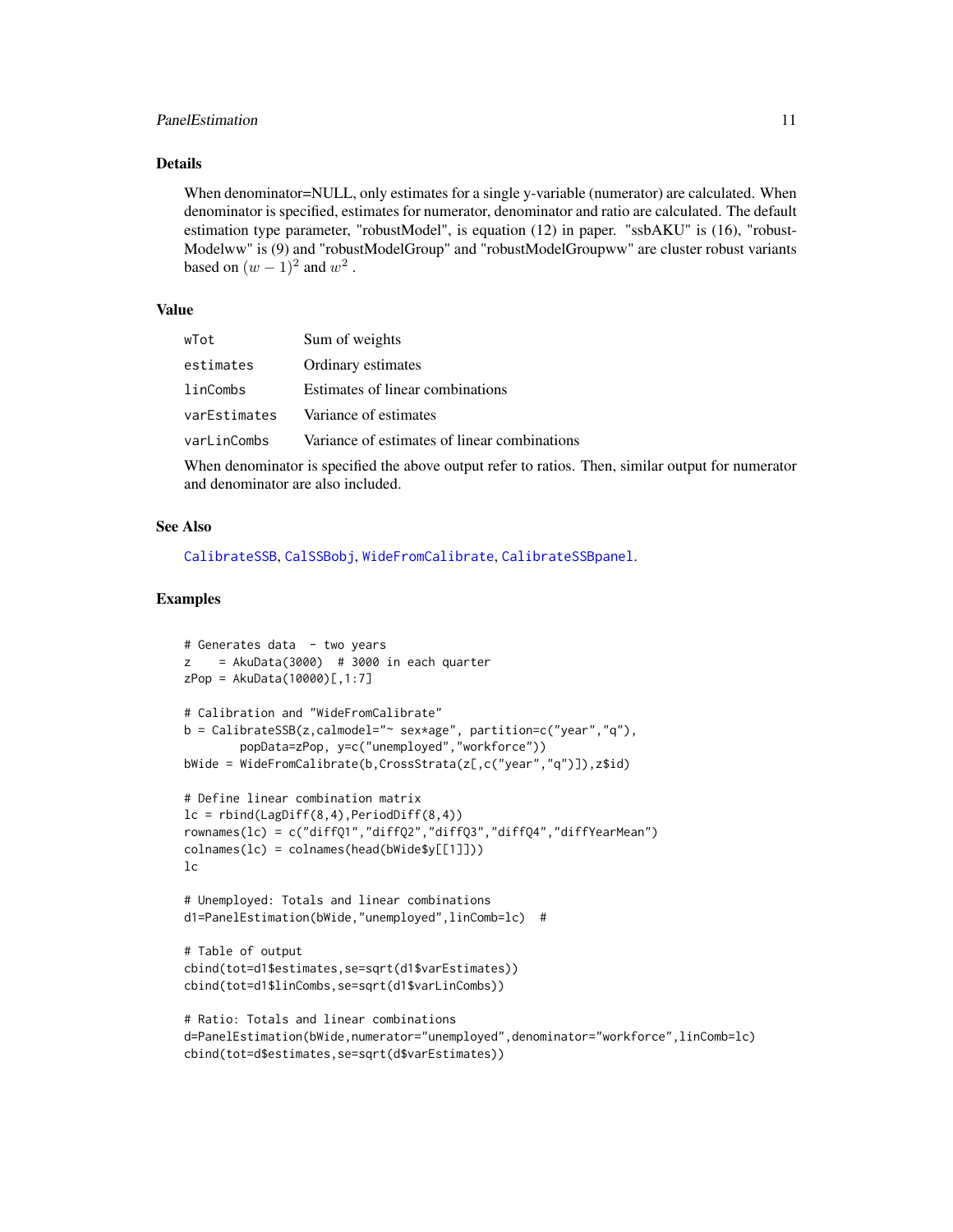```
cbind(tot=d$linCombs,se=sqrt(d$varLinCombs))
```

```
## Not run:
# Calibration when som population totals unknown (edu)
# Leverages in output (will be used to adjust residuals)
# Cluster robust estimation (families/famid)
b2 = CalibrateSSB(z,popData=zPop,calmodel="~ edu*sex + sex*age",
           partition=c("year","q"), y=c("unemployed","workforce"),
           leverageOutput=TRUE)
b2Wide = WideFromCalibrate(b2,CrossStrata(z[,c("year","q")]),z$id,extra=z$famid)
d2 = PanelEstimation(b2Wide,"unemployed",linComb=lc,group=1,estType = "robustModelGroup")
cbind(tot=d2$linCombs,se=sqrt(d2$varLinCombs))
## End(Not run)
# Yearly mean before ratio calculation (linComb0)
# and difference between years (linComb)
g=PanelEstimation(bWide,numerator="unemployed",denominator="workforce",
```

```
linComb= LagDiff(2),linComb0=Period(8,4))
cbind(tot=g$linCombs,se=sqrt(g$varLinCombs))
```
print.calSSB *Print method for calSSB*

#### Description

Print method for calSSB

#### Usage

```
## S3 method for class 'calSSB'
print(x, digits = max(getOption("digits") - 3, 3), ...)
```
#### Arguments

|                         | calSSB object                                                                                   |
|-------------------------|-------------------------------------------------------------------------------------------------|
| digits                  | positive integer. Minimum number of significant digits to be used for printing<br>most numbers. |
| $\cdot$ $\cdot$ $\cdot$ | further arguments sent to the underlying                                                        |

#### Value

Invisibly returns the original object.

<span id="page-11-0"></span>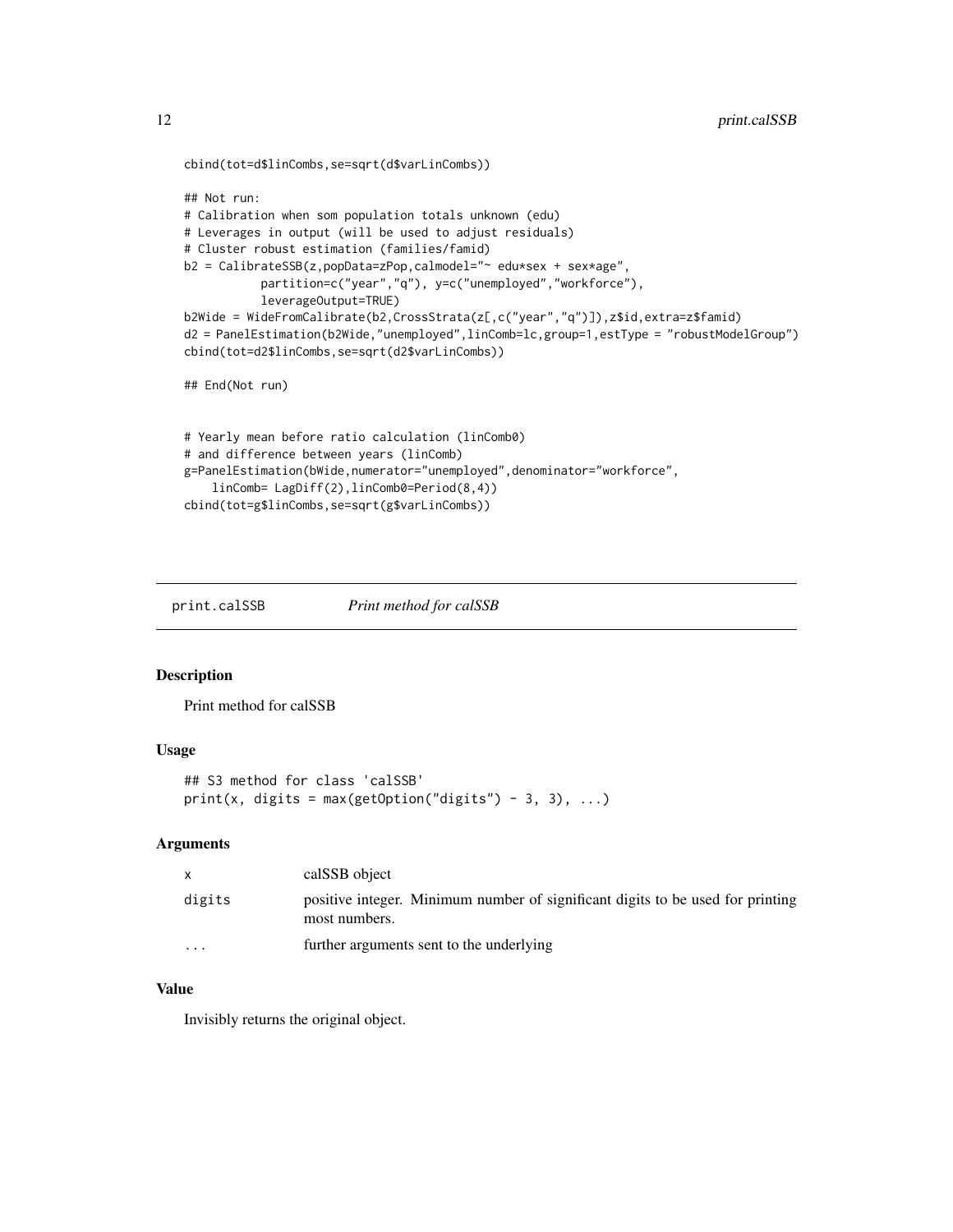<span id="page-12-0"></span>print.calSSBwide *Print method for calSSBwide*

#### Description

Print method for calSSBwide

#### Usage

```
## S3 method for class 'calSSBwide'
print(x, digits = max(getOption("digits") - 3, 3), ...)
```
#### Arguments

|                         | calSSB wide object                                                                              |
|-------------------------|-------------------------------------------------------------------------------------------------|
| digits                  | positive integer. Minimum number of significant digits to be used for printing<br>most numbers. |
| $\cdot$ $\cdot$ $\cdot$ | further arguments sent to the underlying                                                        |

#### Value

Invisibly returns the original object.

<span id="page-12-1"></span>

| WideFromCalibrate | Rearrange output from CalibrateSSB (calSSB object). Ready for input |
|-------------------|---------------------------------------------------------------------|
|                   | to PanelEstimation.                                                 |

#### Description

One row for each id and one column for each wave.

#### Usage

```
WideFromCalibrate(a, wave = NULL, id = NULL, subSet = NULL,
  extra = NULL)
```
#### Arguments

| a      | A calSSB object. That is, output from CalibrateSSB() or CalSSBobj(). |
|--------|----------------------------------------------------------------------|
| wave   | Time or another repeat variable.                                     |
| id     | Identifier variable.                                                 |
| subSet | Grouping variable for splitting ouput.                               |
| extra  | Dataset with extra variables not in a.                               |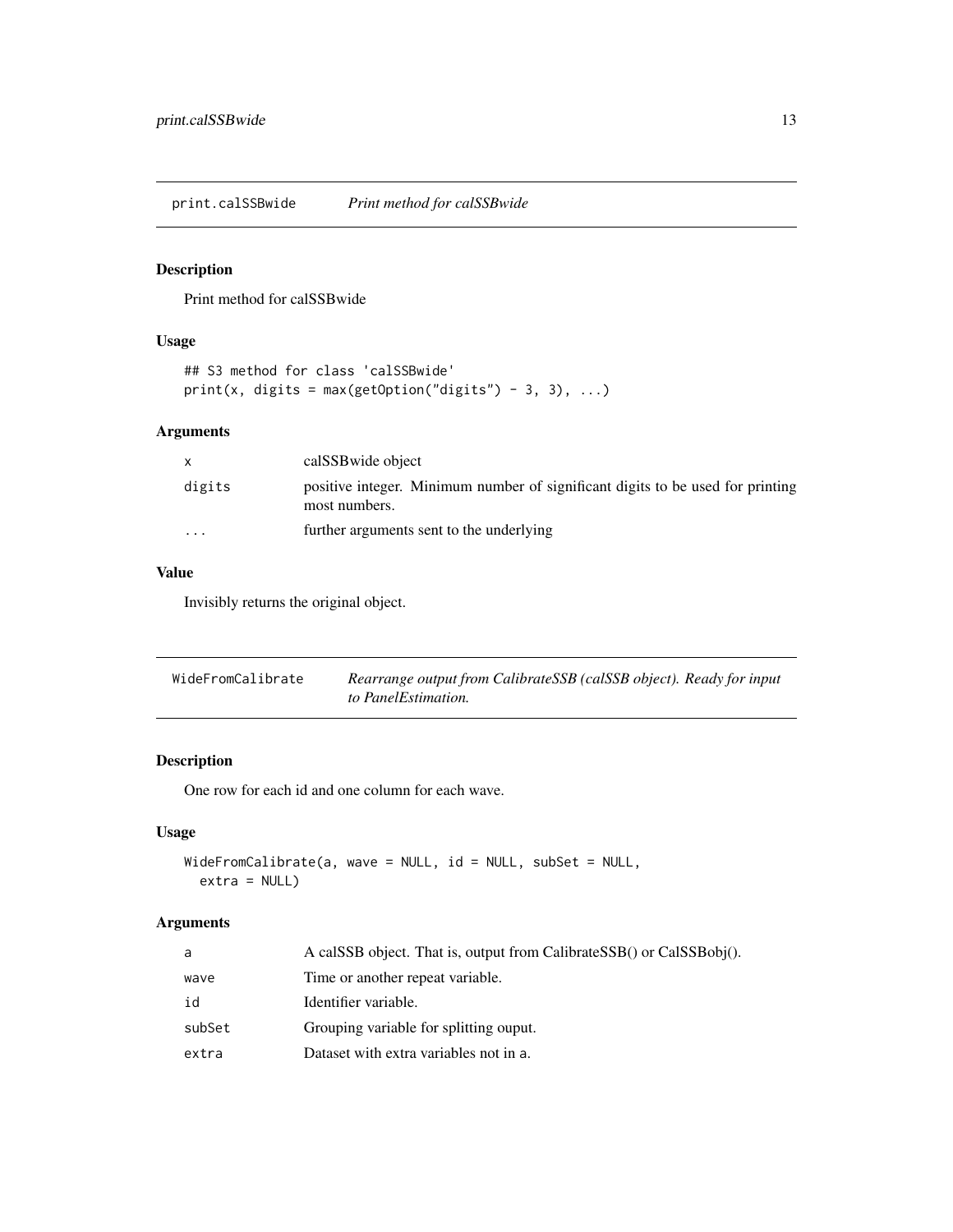#### <span id="page-13-0"></span>Details

When wave, id or extra is NULL, corresponding elements in the input object (a) will be used if available,

#### Value

Output has the same elements (+ extra) as input (a), but rearranged. When subSet is input otput is alist according to the subSet levels.

#### See Also

[CalibrateSSB](#page-2-1), [CalSSBobj](#page-6-1), [PanelEstimation](#page-9-1).

#### Examples

# See examples in PanelEstimation and CalSSBobj